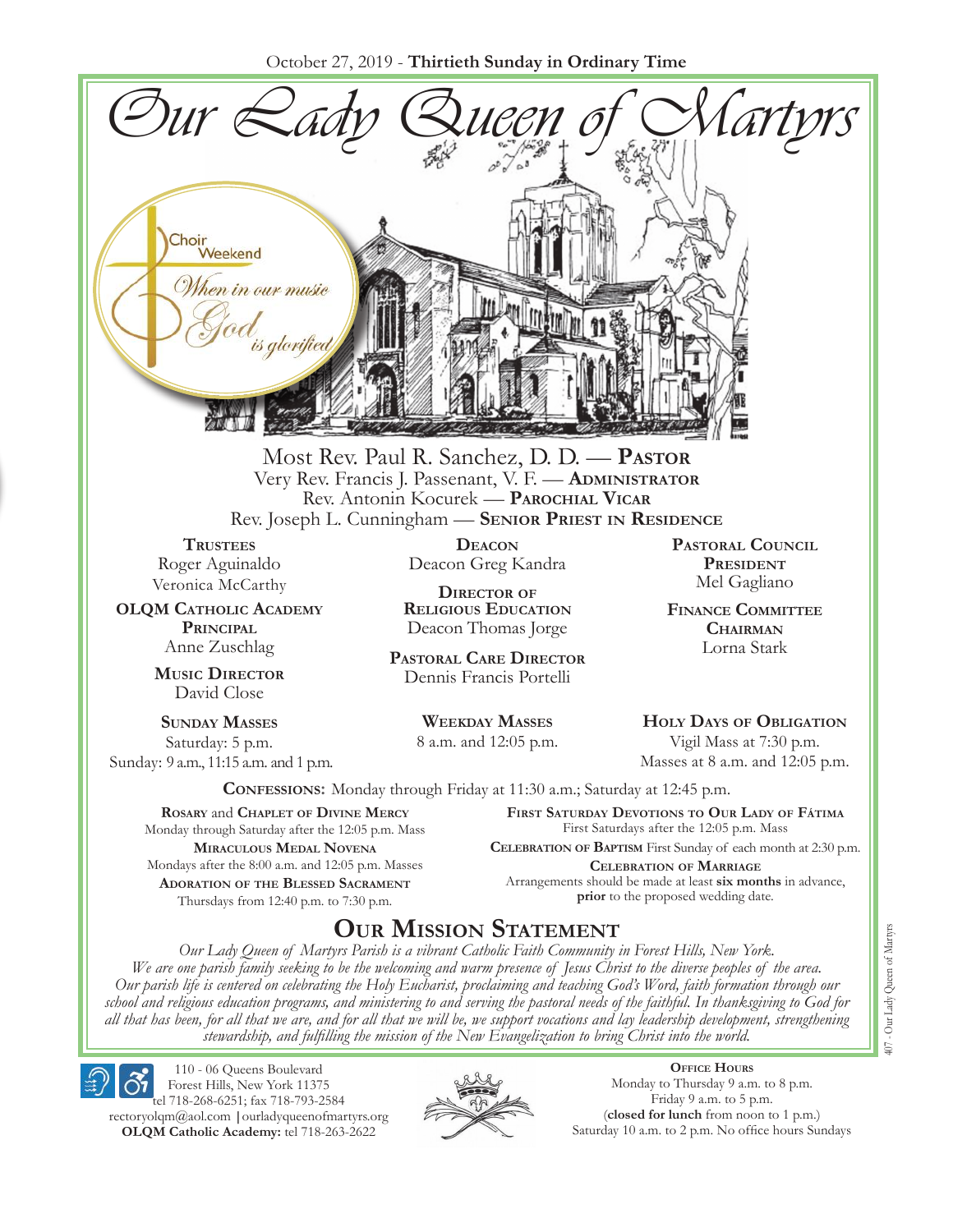# **Masses for the Week**

*Saturday, October 26* **8 a.m.** Jose Millares **12:05 p.m***.* Marcelina Cuadrado **5 p.m.** Romanita Terrero

*Sunday, October 27* **9 a.m. Family Mass celebrated for the parishioners of Our Lady Queen of Martyrs** *Children's Liturgy of the Word* 

> *Monday, October 28* **Saints Simon and Jude 8 a.m.** Catherine Marchese **12:05 p.m.** In honor of St. Jude

*Tuesday, October 29* **8 a.m.** Annalyn R. DeGuzman **12:05 p.m***.* Emilia Soriano

*Wednesday, October 30* **8 a.m.** Zygmunt Wolk **12:05 p.m.** Catherine Marchese

*Thursday, October 31* **8 a.m.** Msgr. Martin Guballa **12:05 p.m***.* Anna Cerminaro **7:30 p.m.** Barbara Hageney **Vigil Mass for All Saints Day**

> *Friday, November 1* **All Saints Day**

**Masses at 8 a.m. and 12:05 p.m.** *(Holy Day of Obligation)*

*Saturday, November 2* **All Souls' Day 8 a.m., 12:05 p.m. and 5 p.m.**  8 a.m., 12:05 p.m. and 5 p.m.<br>
Commemoration of All the Faithfully Departed **Change Your Change Your** *Change Your* 

# **Remember Our Deceased**

Doretta Gardner Edison Granizo

Wing So Issa Tate

### **We pray for the men and women of our Armed Forces serving in the U.S. and abroad**

Eric Böhm, Sergio Borrero, Thaddeus Buenaventura, Ricardo Cantillo, Bobby DiTroia, Armando Fellin, Andrew Gonzalez, A. Jay James, William (Will) Klos, Michael Le Floch, Louis Mannino, Jean-Marc Moïse, Brian Quinn, Justin Pabse, Adam Rearick, Rodney Ross, McNeely Royal, Victoria Tissler-Bacca, Charles Torres, Jose J. Vaz, Mollie Rae Whitley, William Youssef, Phillip Whitley, Jeff Zabala. **Please pray for all who risk their lives for our safety, including police, fire, corrections and military personnel.**

# **Main Events of the Week**

*Sunday, October 27* **10 a.m.,** *rectory (enter through glass door off 72nd Rd):* **Bible Study Group**

**11:15 a.m. Mass,** *church:* **Novena to St. June**

**2:30 p.m.,** *rectory:* **Baptism Instructions**

*Monday, October 28* **At 12:05 p.m. Mass,** *church:* **Close of Novena to St. Jude**

> *Tuesday, October 29* **7:30 p.m.,** *choir loft:* **Choir Rehearsal**

*Wednesday, October 30* **3 p.m.,** *Queens Community House (108-25 62nd Dr.):*  **Setup for Evening Food Pantry** *(monthly volunteer opportunity)*

**RELIGIOUS EDUCATION** 

**3:45**–**5 p.m.,** *levels 1, 2, 3 and 4 class* **7**–**8:15 p.m.,** *levels 5, 6, Confirmation, FFO  I*

*Thursday, October 31* **After 12:05 p.m. Mass,** *church:* **Exposition and Adoration of the Blessed Sacrament**

**7:30 p.m.** *church:* **Benediction**

*Friday, November 1* **6:30**–**9 p.m.,** *McLaughlin Hall:* **Martyrs Active Youth Organization**

**7:30 p.m.,** *rectory (enter through glass door off 72nd Rd):* **Charismatic Prayer Group meeting**

*Saturday, November 2* **9**–**10 a.m.,** *church:* **Altar Server Training**

*Sunday, November 3 Daylight Saving Time Ends-Fall Back!*



# **Remember Our Sick**

Blanche Aeppli, Svetlana Abramova, Augusto F. Alvarez, Daniel Alvarez, Aldo Arcomano, Michael Bekman, Alexander Berardino, Peter Berardino, Mark Bradley, Elba Camacho, Shana Clemente, Maria Comacho, Mary Ann Cornell, Irene Cucurella, Tracy Cuva, Joan Donnelly, Norman Doucette, Mary Evanisko, Baby Luka Dudashvili, Stephanie Feldman, Michael Flannery, Alice Fromer, Pat Gmerek, Ann Harding, Sean Harrison, Robert Heyer, René Hojilla, Giles Houghton, Michael H. Jordan, Anncarol Macho, Carmen Leon Marin, Liz Maryon, Artur Mavashev, Louie Mavashev, Marina Mavashev, Anthony Mendola, Mariana Menoscal, Mark Myers, Veronica Nissan, Maria Ojeda, Richard O'Keeffe, Barbara Pacheco, Connie Panaralla, Clara Patoff, Grace Plank, Maureen Piatt, Nancy Piotrowski, Bonnie Post, Veronica Pulanski, Nicole Rappa, Scott Salbo, Dr. Anthony Sarro, Scaturro family, E-<br>Frank Soriente, Steven Strumpf, Wong Wai Suet, John Taddeo, Chris Townley, Maria Viesta, Brittany Zaita—a**nd all parishioners currently in nursing** Frank Soriente, Steven Strumpf, Wong Wai Suet, John Taddeo, Chris Townley, Maria Viesta, Brittany Zaita—**and all parishioners currently in nursing homes, hospitals or confined to their homes**

WELCOME! Sound-enhancing assistive listening device is available if you have trouble hearing during Mass. Please visit the sacristy for information. If a disability makes it difficult for you to fully participate at Mass or other activities of our parish, email our **Parish Advocate for Persons with Disabilities**, Karen Mongiello, at disabilities.olqm@gmail.com, to make your special needs known.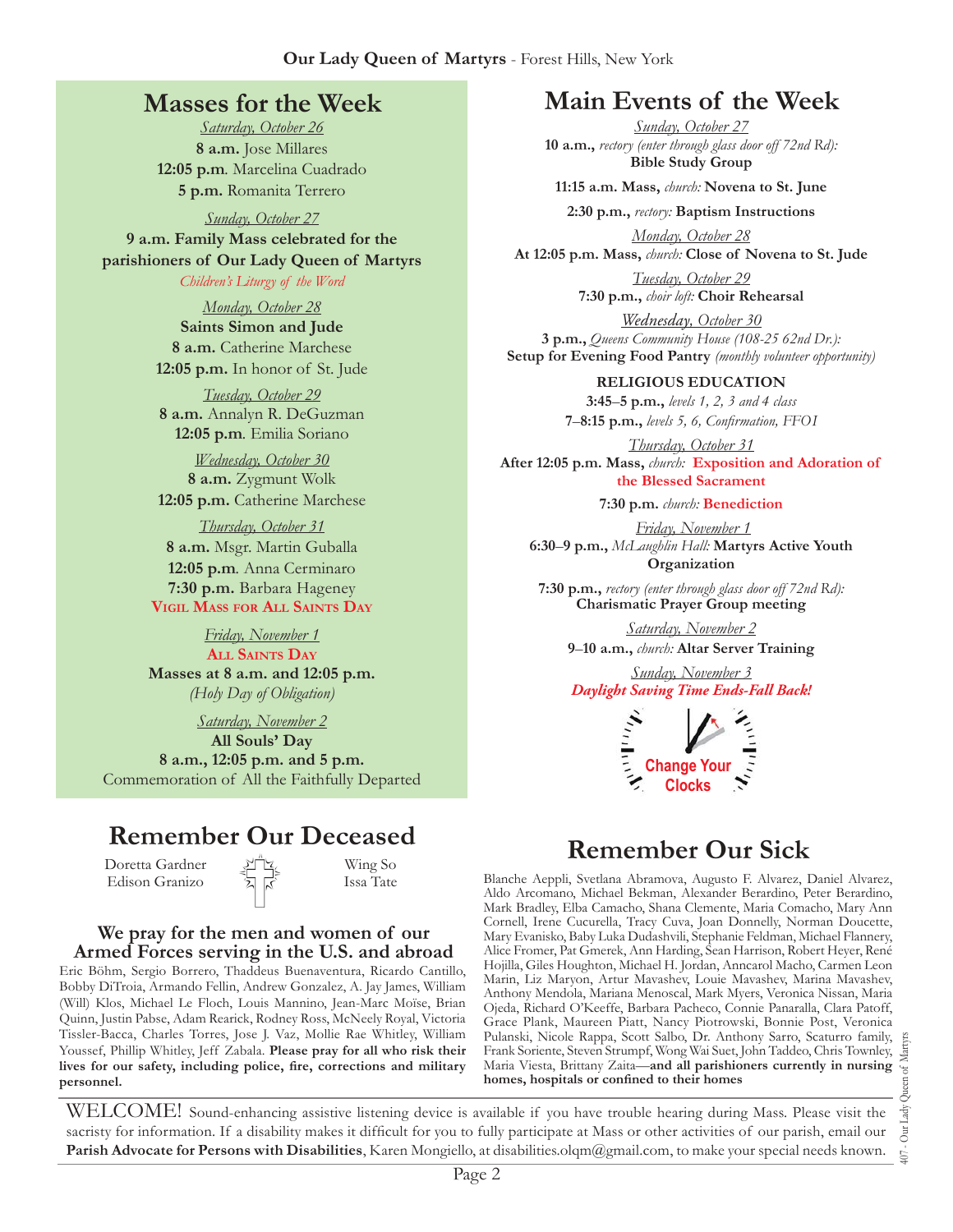# **Sunday Mass Assignments Order of Mass**

### SATURDAY, OCTOBER 26 *5 p.m.*

*Celebrant:* Father Cunningham *Lectors:* Sandy Singh, Denise Bertolotti *Leader of Song:* Jennifer Gliere *EMHCs:* Joseph Pollini, Yorke Mizelle

### **Sunday, October 27**

*9 a.m.* 

*Celebrant:* Father Antonin *Lectors:* Chris Wellbrock, Judith Balasubramaniam *Leader of Song:* Paula Rocheleau Hernández *Children's Liturgy of the Word:* Theresa Bryant

*EMHCs:* Theresa Bryant, Jack Butera, Eileen Corrado, Frank Schaefer

### *11:15 a.m.*

*Celebrant:* Father Passenant *St. Jude Novena*

*Lectors:* Anita Das, Charles Tse *Leader of Song:* Paula Rocheleau Hernández *EMHCs:* Jonathan Rodriguez, Joe Cardenas, Alicia Cardenas

# *1 p.m.*

*Celebrant:* Bishop Sanchez *Lectors:* Marie O'Brien, Al Smith *Leader of Song:* Jennifer Gliere *EMHCs:* Ed Buhay, Maria de Jesus Aguirre

*Members of the Altar Server Society at all Sunday Masses*

**Thank you to all those who serve as ushers**

# **Remembering All Saints and All Souls**



**All Saints Day (Holy Day of Obligation)** Friday, November 1st - Masses at 8 a.m. & 12:05 p.m. Vigil Mass Thursday, October 31st at 7:30 p.m.

### **All Souls' Day (November 2nd)**

Mass Remembrance envelopes available in church

If you would like to remember the souls of your loved ones in an individual way with a memorial candle at the Sacred Heart of Jesus altar, please contact Dennis Portelli, OLQM Pastoral Care Director.

**Thirtieth Sunday of Ordinary Time**

*Cycle C—Choir Weekend (choir performs at all Masses)* **Entrance**

"When in Our Music God Is Glorified"*—Choir* 

**Mass Parts:** Mass of Creation

**First Reading** *Missal pg. 225—*Sirach 35:12-14, 16-18

**Responsorial Psalm**—Missal pg. 225

**Second Reading** *Missal pg. 226—*2 Timothy 4:6-8, 16-18

> **Gospel** *Missal pg. 226—*Luke 18:9-14

> > **Homily**

**Offertory**

"Now Let Us All Praise God and Sing" *(G. Young)—Choir Missal #688—*"Precious Lord, Take My Hand"

**Communion**

"Benedictus in C" *(C. V. Stanford)—Choir Missal #456—*"You Are Mine" "Hallelujah Chorus" *(G. F. Handel)—Choir* 

> **Closing Hymn** *Missal #385—*"City of God"

# **Second Collections**

›› Today's second collection is for winter fuel. There is also an envelope for All Souls' Day Mass Remembrances.

›› Sunday, November 3, the second collection will be for maintenance of the OLQM Catholic Academy building. There is also an envelope for major repairs.

›› Please use the blue envelope at any time to contribute to the Parish Endowment Fund or, at our Parish Giving portal, select Blue Envelope from the pull-down menu. Read more at ourladyqueenofmartyrs.org/blue-envelope.

# **Choir Weekend**

It is a treat to hear the OLQM choir perform at all Masses today. We hope you enjoy the selection of hymns to worship and glorify the Lord. The choir works very hard to add so much to our services weekly at the 11:15 a.m. choir Mass and throughout the year at all major celebrations of feast days. If you would like to support this vital parish ministry, please consider purchasing a Sacred Music Society Sweepstakes ticket in November. The sweepstakes is open to everyone. Ticket-selling weekends are November 9/10, November 16/17, and November 23/24. Tickets will be \$50 each; winner receives \$1,000. Thank you.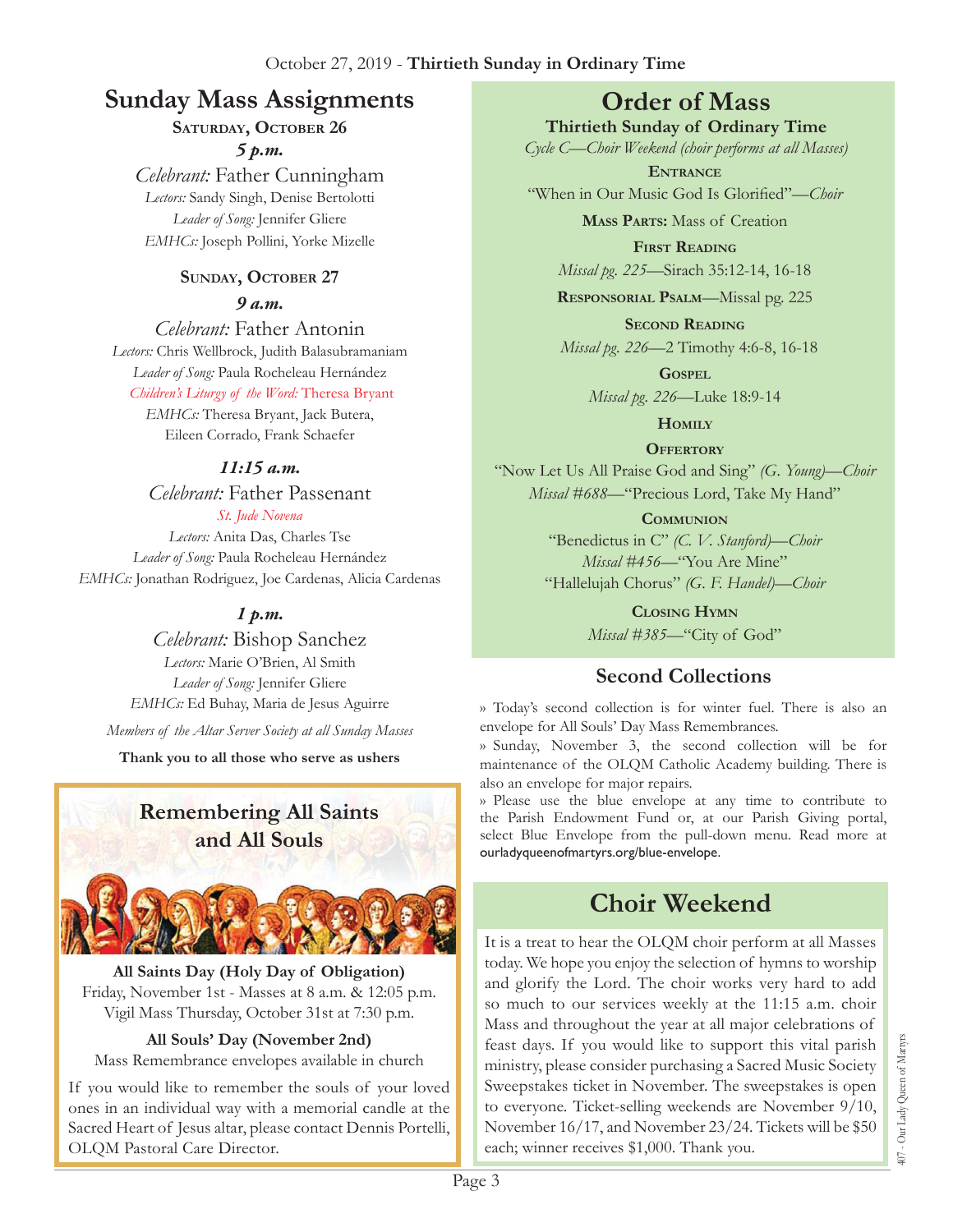# **All Souls' Remembrances for the Month of November**

*by Dennis Portelli, Pastoral Care Director*

In the Apostles Creed we pray: "I believe in the communion of saints." The word *communion* means a "sharing" and also "communication." The word *saints* in the Creed does not just mean the saints in heaven. It n the Apostles Creed we pray: "I believe in the communion of saints." The word *communion* means a "sharing" and also "communication." The word *saints* includes people who have died and gone to purgatory and the people who are still alive. It includes us! We are trying to become saints and we are already part of the communion of saints. The Church has terms that identify the three different groups of souls who are part of the communion of saints. Those already in heaven are the *Church triumphant*. Those who are waiting in purgatory are called the *Church suffering*, and those of us who are still alive on earth are called the *Church militant*.

At Our Lady Queen of Martyrs we try in our special way during the year, and especially in November, to remember the souls of our faithfully departed brothers and sisters. We will be remembering those we buried here during the last five years through a reading of their names at the Masses throughout the month of November.

# **Fox Funeral Home Memorial Mass Saturday, November 9 at 10:30 a.m.**

This annual memorial Mass is arranged by the Baxter family associated with Fox Funeral Home. They graciously accommodate anyone who attends and ask for a candle to be lit for a deceased loved one. All are invited to attend.

# **Bereavement Support Is Available**

The parish bereavement support group offers help and healing for the hurt of losing a loved one. Meetings are the first and third Mondays of the month and are scheduled **November 4 & 18, December 9** (one meeting) from 7–9 p.m. in the rectory main meeting room. If you are joining for the first time, an RSVP is required. Contact the group's facilitator, Commissioned Lay Pastoral Leader Yorke Mizelle, at ymizelle@gmail.com, or call the rectory at 718-268-6251.

**Thank you for helping us to keep the church tidy.** Please do not leave religious mass-mailing items in the back of the church or the pamphlet stands. If these items are unwanted by the recipient, they can be respectfully disposed of in your home. Thank you.



Sunday, October 13, 2019*—Father Passenant led us in prayer and singing of the Living Rosary. Afterward, our parish faithful and choir stopped for a group photo on the church steps. Photo by Andy Nguyen. For more pictures visit ourladyqueenofmartyrs.org/photo-gallery.*

**SUNDAY MORNING FAITH-SHARING GROUP AT OLQM:** A Bible Study group meets regularly on Sundays at 10 a.m. in the rectory basement. Current topic is the Gospel of John. If you'd like to join them on Sunday mornings, you can enter through the glass door at the back of rectory.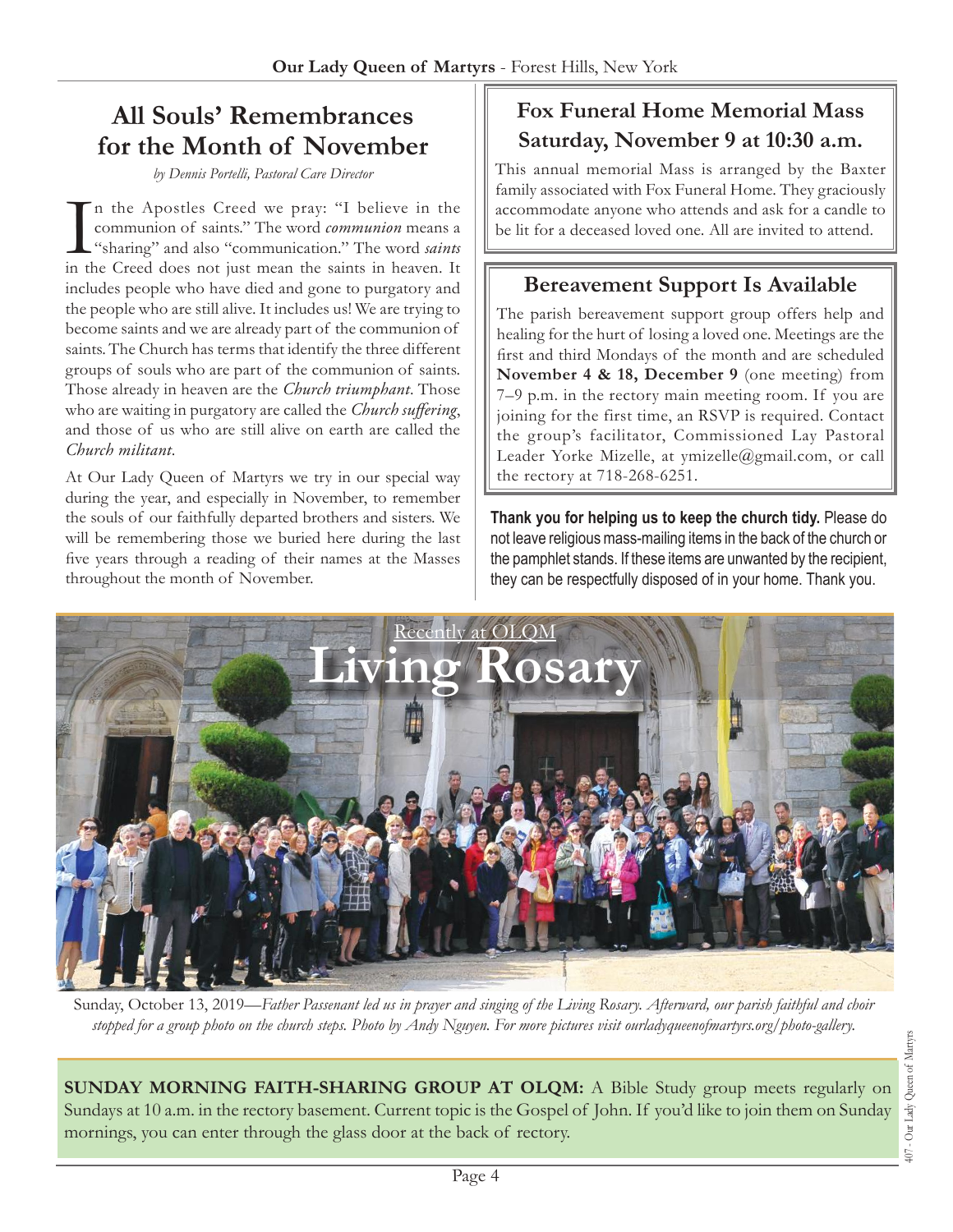# **SAVID** LECA **AND**

### Saturday, November 16, 10 AM Our Lady Queen of Martyrs **Rectory Basement**

Join us for this free seminar to learn how to protect your assets, help your heirs, and promote the legacy of your Catholic faith for future generations.

· Wills & Trusts . Vehicles for Charitable Planning & Giving · Stocks & Real Estate . How NOT to leave your IRA to the IRS · Cash and Non-Cash Gifts \*No solicitations will be made at this presentation.  $+$ CATHOLIC **FOUNDATION** 

> Sponsored by Catholic Foundation for Brooklyn and Queens

Please call the rectory at (718) 268-6251 to RSVP



**Sign up for Electronic Parish Giving from Your Phone or**  Laptop. It's convenient, secure, and a simple way to make your weekly offertory. Thank you.



# **Weekly Collections**

The collection figures for Sunday, October 20 were not available in time for the bulletin deadline. The collection figures will appear next week.

# **RCIA at OLQM Rite of Catholic Initiation for Adults**

RCIA is a journey of faith through the sacraments of Baptism, Eucharist, and Confirmation for those age 18 and older. If you want to become a Catholic or are a baptized Catholic who needs to complete First Communion and/ or Confirmation, RCIA is the answer. It is our privilege to help you become fully initiated into the Catholic Church. For information, contact Veronica McCarthy at 718-268- 6251, ext. 27, or olqmrcia@gmail.com for more information.

# **Poverty in Our City and the Response of Catholic Charities**

 $\alpha$  and  $\alpha$ 

**PRESENTER: Msgr. Alfred LoPinto** Vicar for Human Services Diocese of Brooklyn/Queens **Sunday, November 17 10 AM** in the OLQM rectory basement

Msgr. LoPinto will celebrate 9 AM Mass with us on November 17. Afterward he will speak about how Catholic Charities is contributing to the solution of poverty in our neighborhoods. Please join us in the rectory for his presentation. Light refreshments will be provided by our Sunday morning faith-sharing group and the parish Social Action Committee. All are invited.

**Sheen Center Events** The Archbishop Fulton J. Sheen Center for Thought & Culture (18 Bleecker St., Manhattan) offers many events in theater, music, talk, and film, including a special theatrical presentation of The Gospel of John (Nov 30—Dec 29). We have brochures in church; visit SheenCenter.org for calendar and tickets.

### **BY EMAIL** Rectory Office: **rectoryolqm@aol.com**

Pastor's Office: pastorolqm@aol.com

Administrator's Office: admn.olqm@yahoo.com

Bulletin Subjects: olqmcomm@aol.com

OLQM Catholic Academy info@olqmca.org

Pastoral Care Office: dfport@gmail.com

Religious Education Office: olqmreled@gmail.com

RCIA Office: olqmrcia@gmail.com

Deacon Greg Kandra: dcngreg@gmail.com

Disabilities Advocate: disabilities.olqm@gmail.com

# **Contact Us**

**BY TELEPHONE** Rectory Office: **718-268-6251**

**Emergency** (last rites) 718-810-9788 (*after office hours)*

OLQM Catholic Academy: 718-263-2622

Religious Education Office: 718-263-0907

RCIA Office: 718-268-6251, ext. 27

OLQM Charity Outreach: 718-268-6251, ext. 43

### **ONLINE** Website:

www.ourladyqueenofmartyrs.org

Facebook, Twitter and Instagram: @OLQMChurch

OLQM Catholic Academy: www.olqmca.org